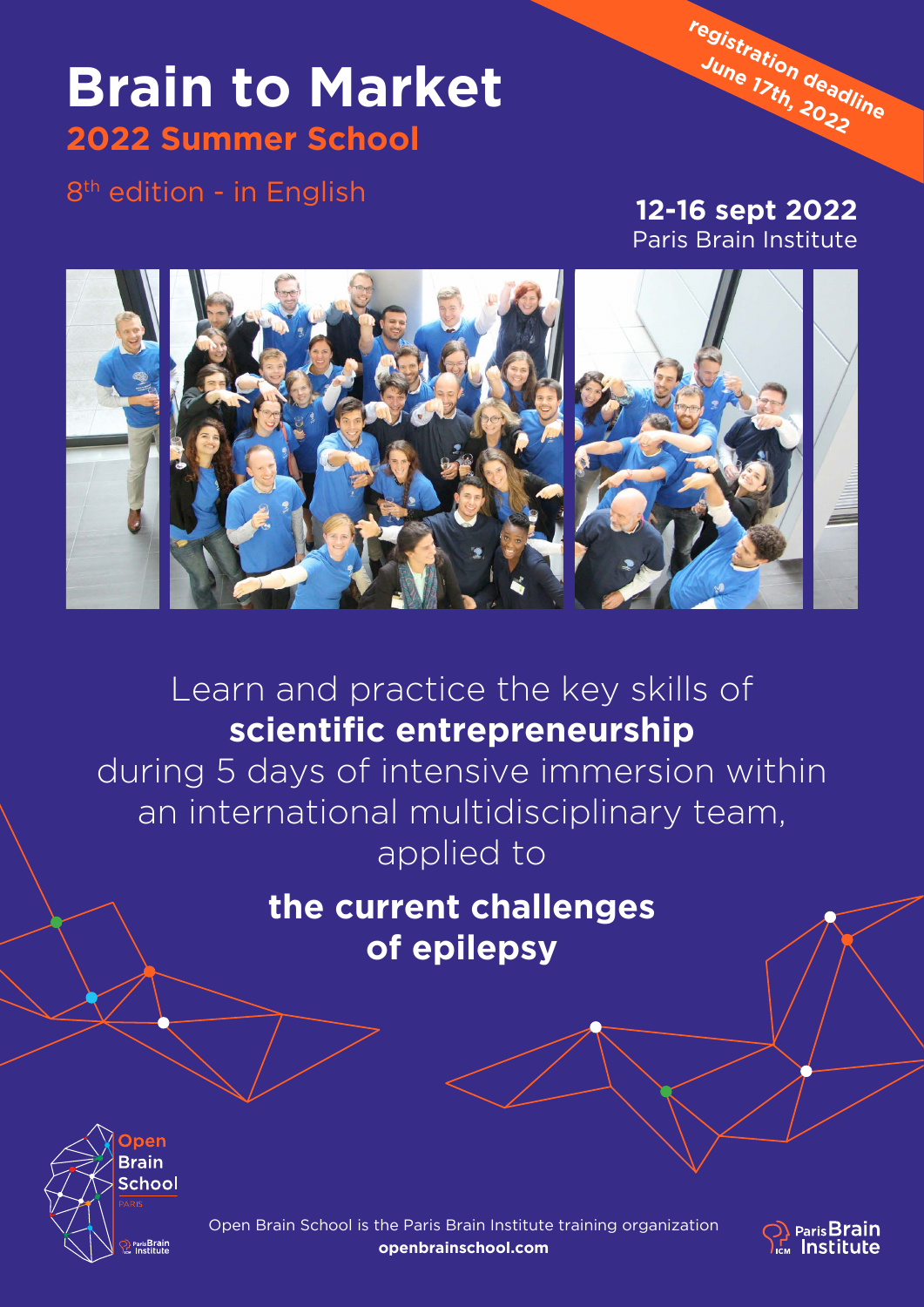# **Brain to Market 2022 Summer School**

**Are you** a scientist, a clinician, an engineer with an eye for entrepreneurship ? A designer or a business person with a zest for science ?



**Experience a unique opportunity for your career**

#### **Join the Summer School and learn to:**

- *Master the levers of entrepreneurship in the medical field, and the interactions between patient needs, research teams and business teams.*
- *Generate more powerful innovations through multidisciplinary collaborations*

### *Johannes G., engineering student, Collège des Ingénieurs, France*

*"The most interesting thing for me is meeting with people with different backgrounds from around the world, and coming here and sharing their ideas to build something new for patients suffering"*





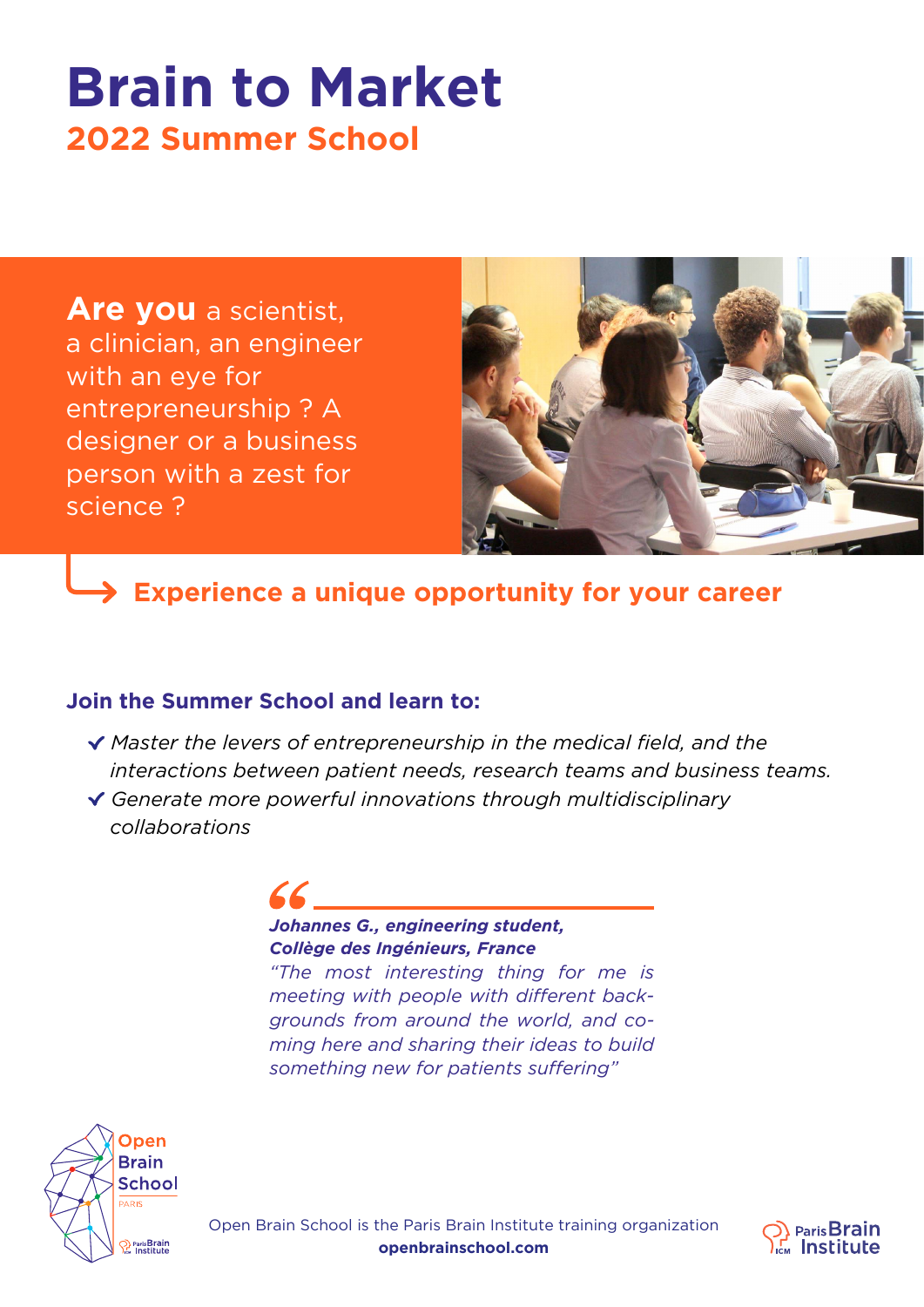# **Brain to Market 2022 Summer School**

#### **A 5-day intensive experience to learn the basics of health entrepreneurship based on the case study of epilepsy:**

Identify the challenges of this disease for patients, caregivers, researchers

Create a viable medical, marketing and financial solution, coached by experts

Collaborate in an international pluridisciplinary team of 5-6 participants (scientific, designer and business profiles)

Defend your project in front of a jury of clinical and business experts

#### **2022 case study: Epilepsy**

#### *Chanshuai H., Montreal Neurological Institute, McGill University, Canada*

*"This is a very new experience to me, because really this is the first time I have the opportunity to collaborate with people from a business or an engineering school. This allows us to create solutions which are both effective and practical"*

#### **The teaching team:**

Under the coordination of the Open Brain School, presentations by:

- Researchers from Paris Brain Institute,
- Clinicians from AP-HP (Assistance Publique Hôpitaux de Paris),
- Patients association,
- Business experts from Collège des Ingénieurs,
- Experts in innovative project and clinical development: CareLab, Neurotrials,
- Entrepreneurs and industry representatives.

### Come and join your team!

For more information, to receive the programme and to register, [click here](https://openbrainschool.com/programme/brain-to-market-summer-school/)



**[registration deadline: June 17th, 2022](https://openbrainschool.com/programme/brain-to-market-summer-school/)**



Open Brain School is the Paris Brain Institute training organization **[openbrainschool.com](https://openbrainschool.com/en/)**